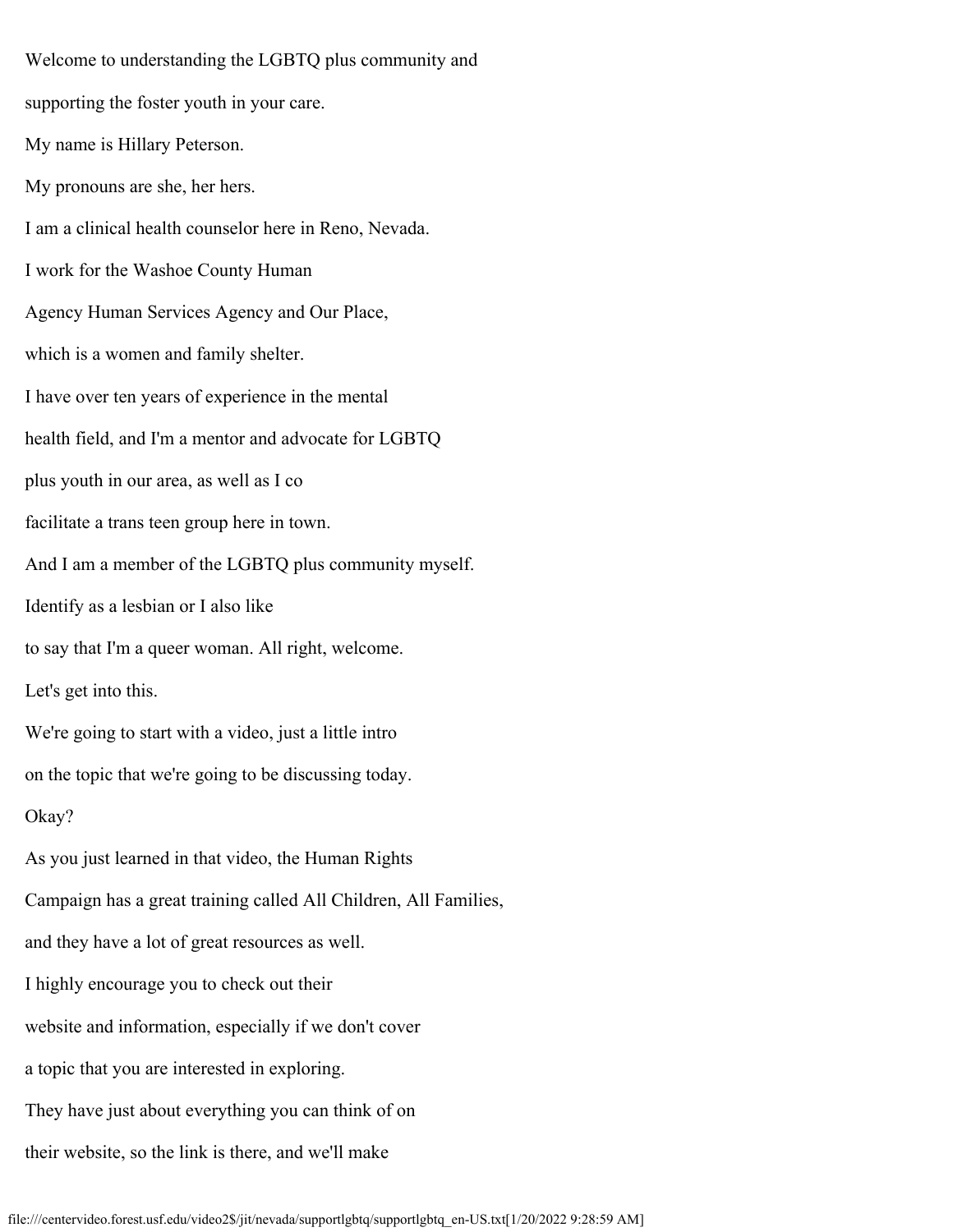sure that you have access to other links as well. Something that I like to say as a reminder when we jump into this topic is that there's really no such thing as an expert. We're all the experts of our own lives, and it's really hard to be an expert in something so that continues to grow and change. Like the topic of LGBTQ plus people, we have new terms that kind of pop up every day. I like to say that we're constantly learning and constantly gaining access to more and more research on the LGBTQ plus community. So LGBTQ plus is an acronym meant to encompass a whole bunch of diverse sexualities and genders. It is an all encompassing kind of umbrella term used to identify all of these diverse sexualities and genders. So although it can be helpful to learn the acronyms and definitions within the LGBTQ plus community, nothing is as important as allowing the person to define their identity for themselves. So the key here is asking, instead of telling, we want to listen to the person and allow them to leave the conversation. It is not our place and can be harmful to tell a person that how they are describing their identity is incorrect. So I see this a lot, especially working with kids.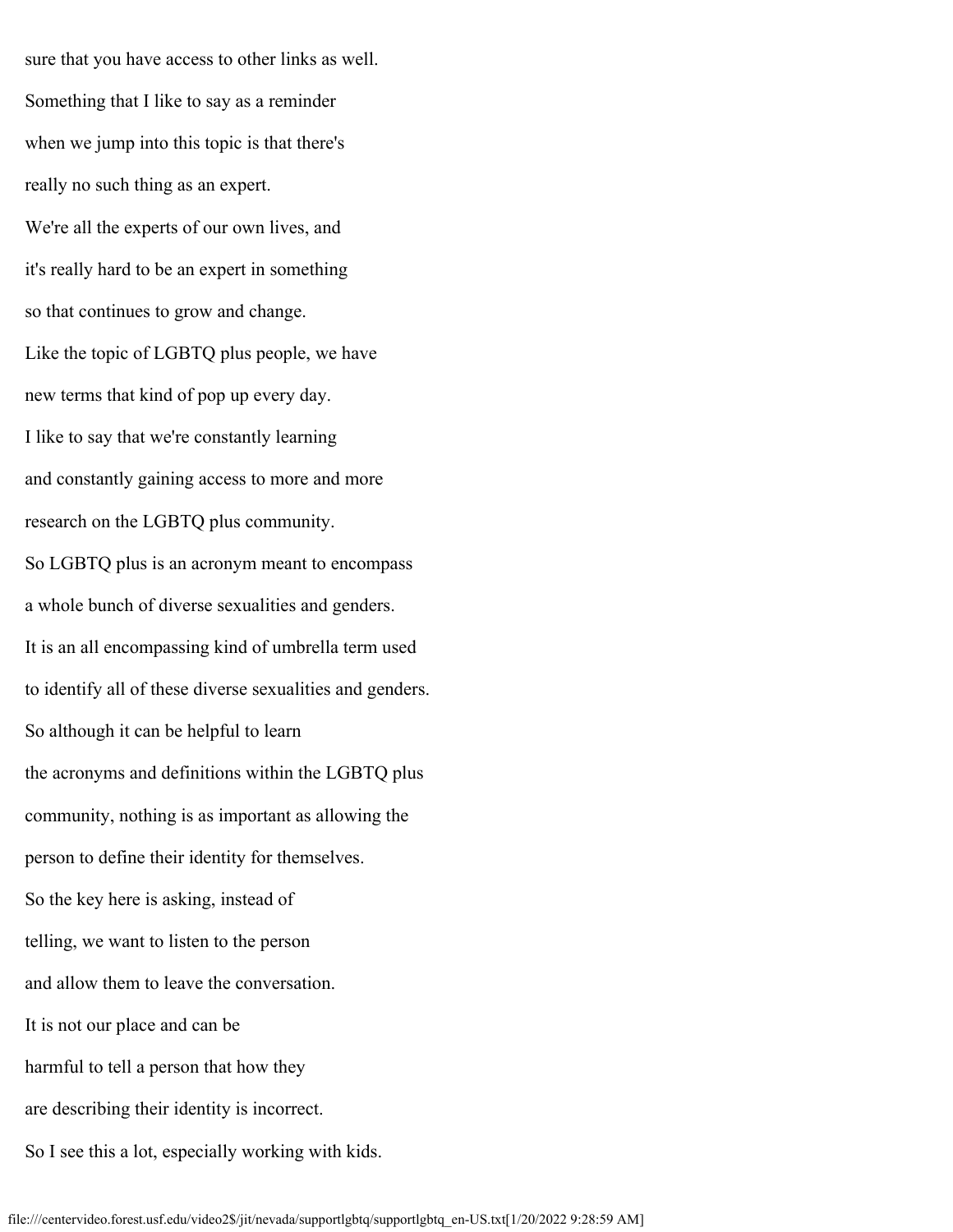Maybe they have an idea of what something means and that's different than what I think that means. And so if I have a kid that comes into my office and they tell me that they are bisexual, I'm not going to just assume that I know what that means based on the information that I have. I'm going to instead ask them what that means to them. So I might say something like, thank you for sharing that with me. Tell me what that means to you. Because maybe their definition is totally different than what I would have assumed that it meant. So it's not a place for me to tell them that they're wrong or to interject and put my own stuff onto it. It's for me to listen to them and let them tell me how they identify. So I encourage you to do the same, and I promise you it opens up some really good conversations down the road as well. Soji is an acronym that you might have heard a little bit more frequently these days. So Soji stands for Sexual Orientation, Gender Identity, and Expression. So we all have a Soji Soji is not unique to the LGBTQ plus community. We all have a sexual orientation, we all have a gender identity, and we all have gender expression.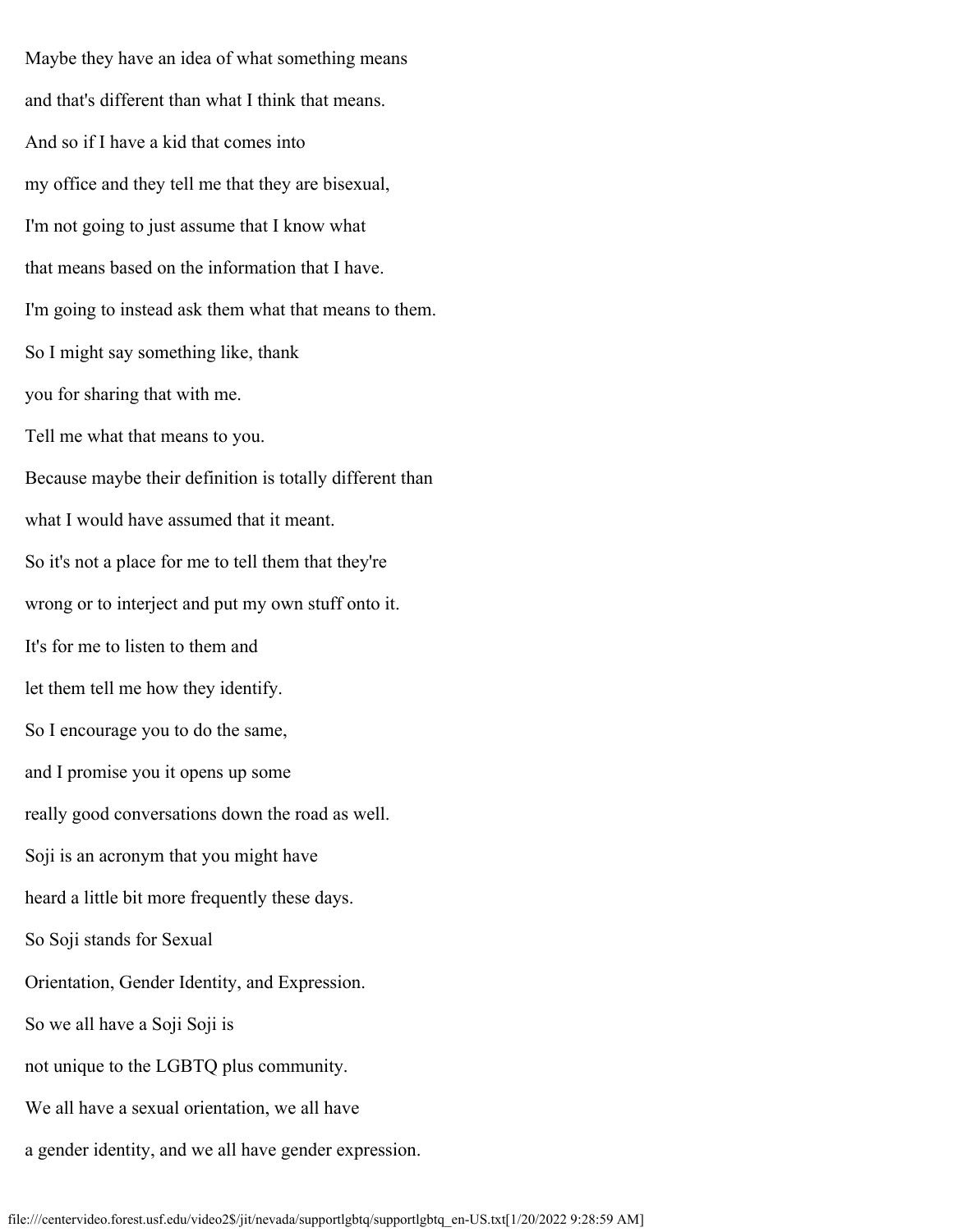So this is something that gets thrown around a lot. But I want to clarify that again, it's not unique to the LGBTQ plus community. So digging in a little bit more to our Soji. So we have our gender identity, which is a person's identification of their gender. So that could mean transgender, that could mean gender fluid, that could mean misgender, right? So our gender identity is how we identify our gender, which is then different than our biological sex. So our biological sex is the sex that we are signed at birth. So that could be female, that could be male, that could be intersex. So intersex is when a person is born with atypical reproductive anatomy. So they may have both male and female reproductive organs. So our biological sex, again, could be different or could be the same as our gender identity. And then we jump into gender expression. So gender expression is how a person presents their gender. So that could be through clothing, actions, demeanor, mannerisms, et cetera. So we might have a feminine gender expression or a masculine gender expression to be gender neutral or.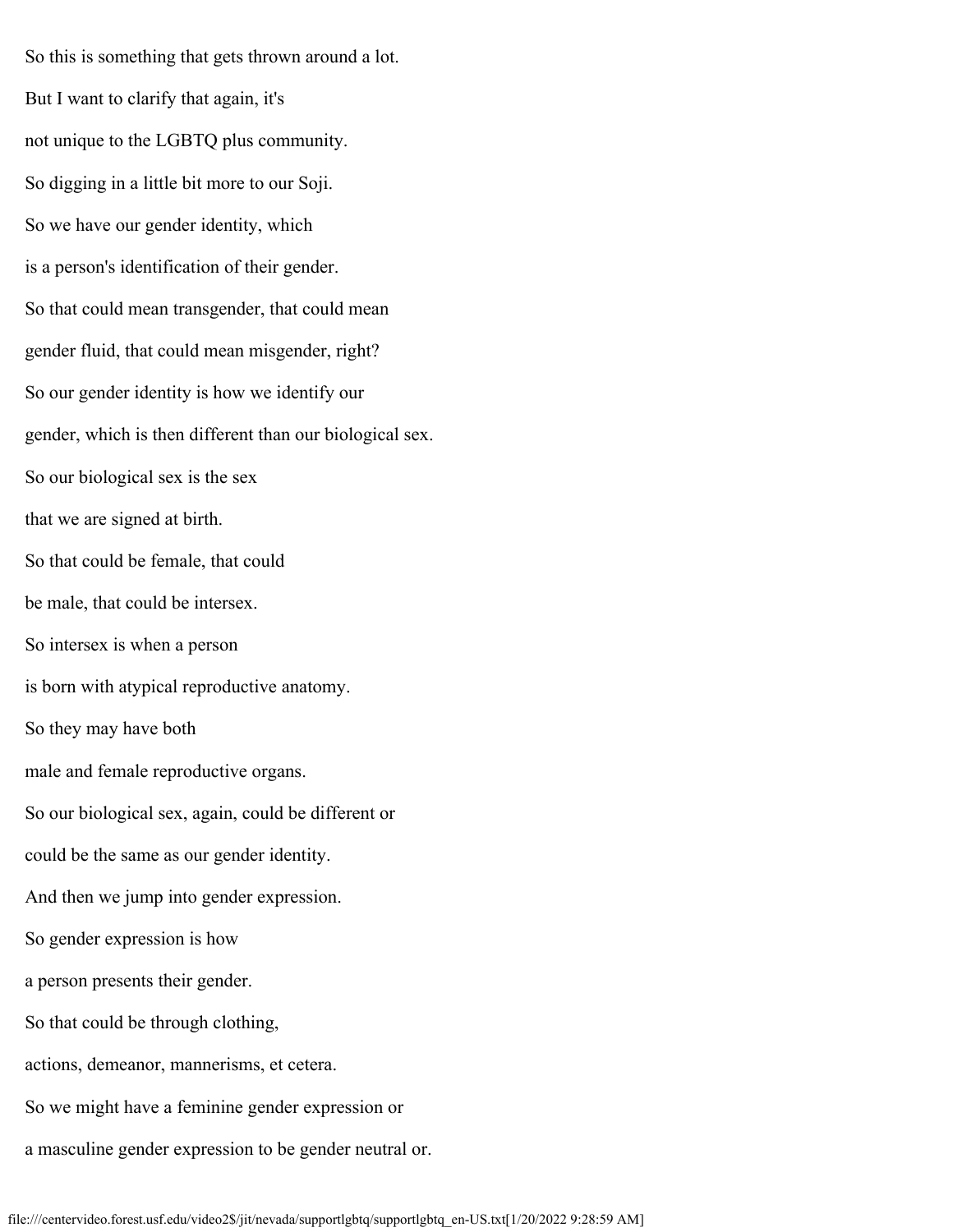Androgynous so our gender expression may or may not match that of our biological sex. And it is a way to kind of show the world our gender identity. However, it may or may not match our gender identity as well, especially depending on how out a person is or is not now, our gender identity, our gender expression, and our biological sex are separate from our sexual orientation. So our sexual orientation is who a person is physically, emotionally, and or sexually attracted to. So these are some terms that are commonly used. And granted, there's a whole umbrella of other terms. And that goes for all of these, again, constantly changing, constantly growing sexual orientation. So heterosexual, somebody who is attracted to the opposite sex, homosexual attracted to same sex, bisexual, attracted to both men and women, transexual is attracted to all genders, not just those genders that fit in our binary, but then also that could be people who are transgender, or maybe they identify as gender neutral, continue on and on and on with all of those other acronyms that might be used. And then asexual someone who is not sexually attracted to anyone, and then even within that, there's a whole spectrum. So gender is a spectrum, or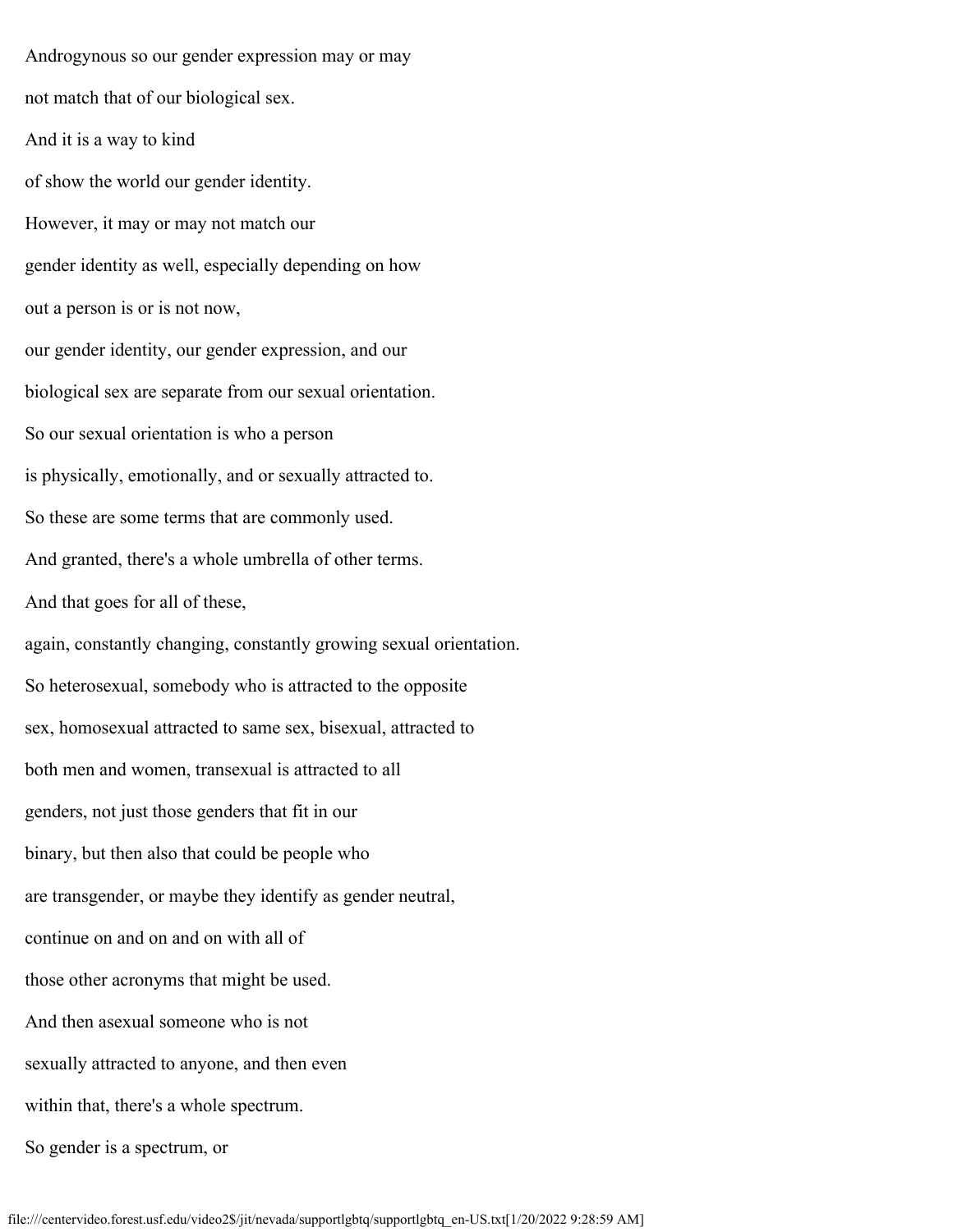sexual orientation can be a spectrum. Yeah. So kind of across the board. We're going to watch a video that jumps more into these terms here. And again, I want to remind you that even though we're talking about these today, you might have a use in your home or a friend or maybe even yourself that has a term that's not covered and that's okay. Doesn't mean it's not real or it doesn't exist. Again, we're going to ask them what it means to them. We're going to let them tell us, and then we are going to go and do our own research on what kind of other information is out there. All right. I know that video moves quickly, and it's a lot of information to take in kind of all at once. So I'm going to encourage you to go back and watch that video again if you need to, or maybe even save it for another time down the road when maybe somebody discloses something to you and you're like, gosh, I kind of remember what that term means, and you can kind of go back and take a peek as needed. I do want to discuss two things that they included in that video, including the term queer. Now, queer is used, like they said in the video, kind of as an umbrella term for gender identities and sexual orientation.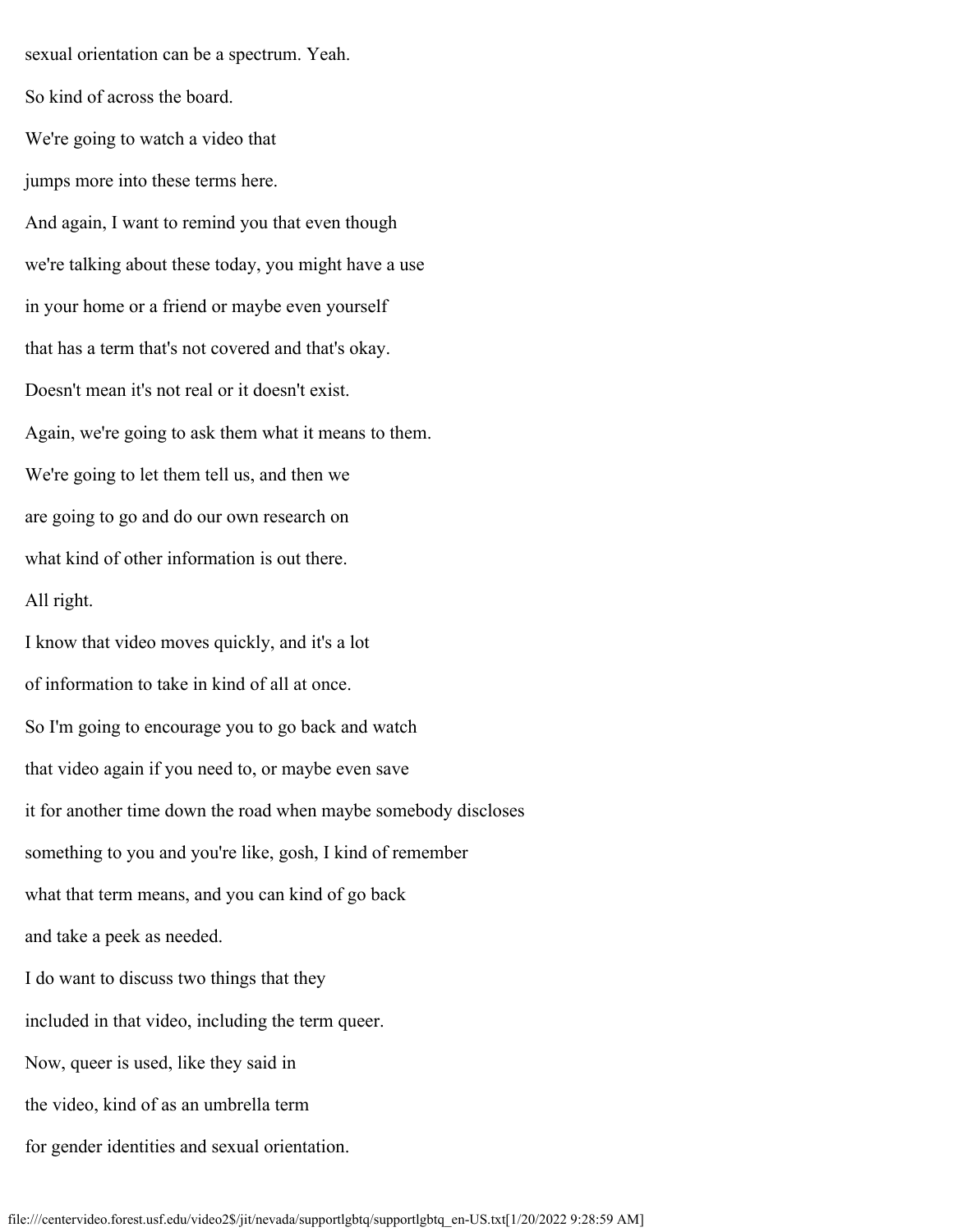And queer used to be a term that was used offensively, and I guess it still could be used offensively within the Clear or LGBTQ plus community. So it's important to only use that word if somebody is using that word to tell you that's how they identify. It's never okay for us to just use that word as an attempt to, I guess, as a slur towards the LGBTQ plus community or to use that word unless it's something that's being shared by an individual to you or something that they would like to be referred to as. Just like I did in the beginning of this training, I said that I identify as a lesbian. And for a queer woman, the other topic that I'd like to discuss is they mentioned trans people or transgender people. Something that they mentioned in the video is that some trans people may go ahead and start the transition process. Right? That might mean hormone therapies. That could mean kind of different surgeries. That could mean a lot of different things. It could just even mean a name change or change in pronouns or a change in how somebody dresses. Just because a trans person doesn't seek out medical transition doesn't make them any less of a trans person. You don't have to go through the process of medical transition to be considered trans.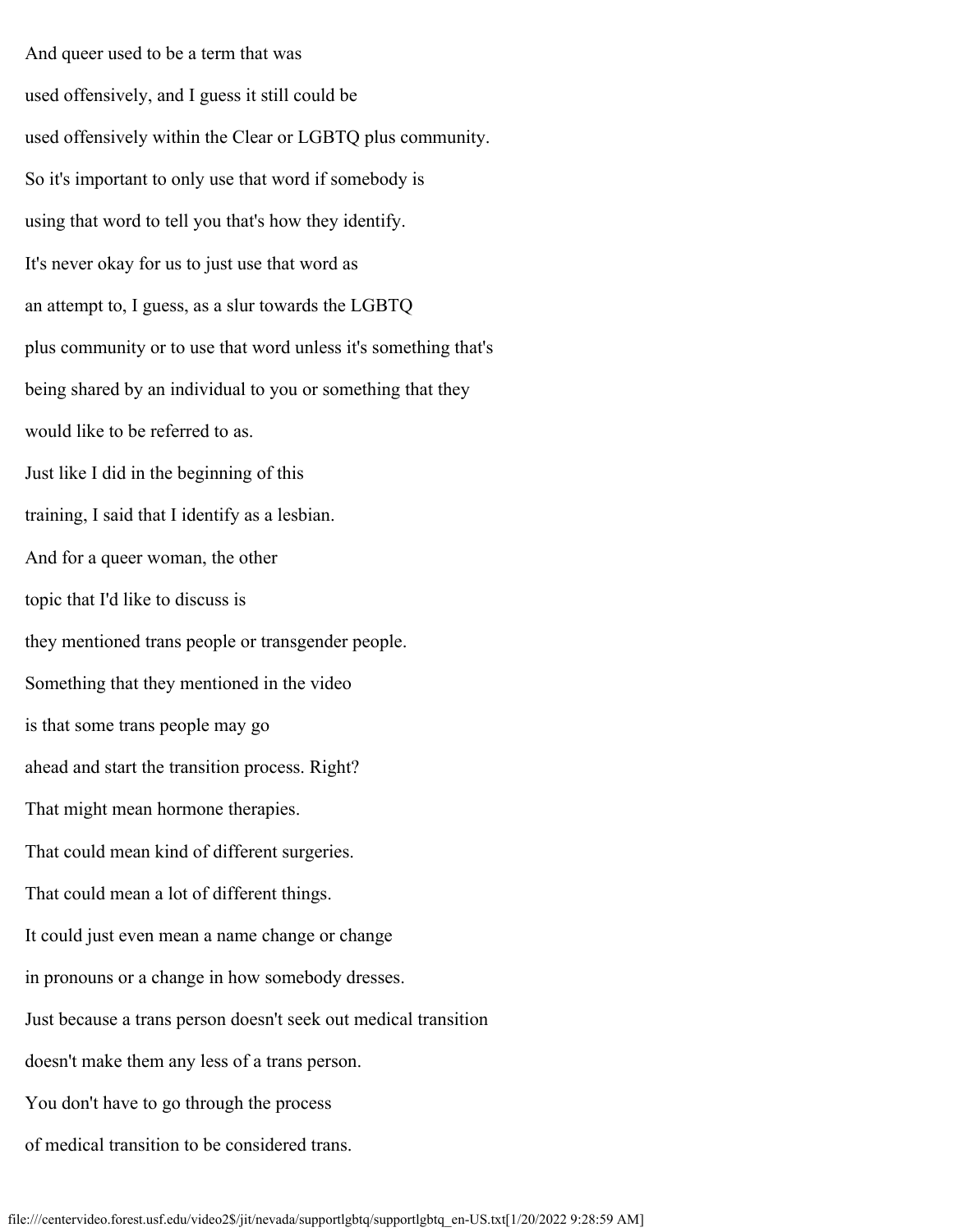All right.

Now we touched on pronouns a bit in the video. However, we're going to dig into them a little bit more because this is the topic that I actually get asked about pretty frequently when I introduced myself to a new person. I try to use my pronouns when I use my pronouns, that gives that person permission to do the same. And even if I don't use my pronouns, it doesn't mean that they can't tell me their pronouns. However, it is a helpful way to let somebody know that you're a safe person to talk about pronouns and gender identity and even sexual orientation with. So I want you to take a moment and practice introducing yourself using your pronouns. I'll go back and I'll introduce myself again. So my name is Hillary Peterson, and my pronouns are she, her, hers. Some of you might be really comfortable introducing yourself and using your pronouns and others. This may be a bit foreign to you, and that's okay. We're here to learn. We're here to be openminded, and we're here to kind of practice some of these things that might be a little bit uncomfortable. So if you are unsure of what pronouns somebody might use, go ahead and ask.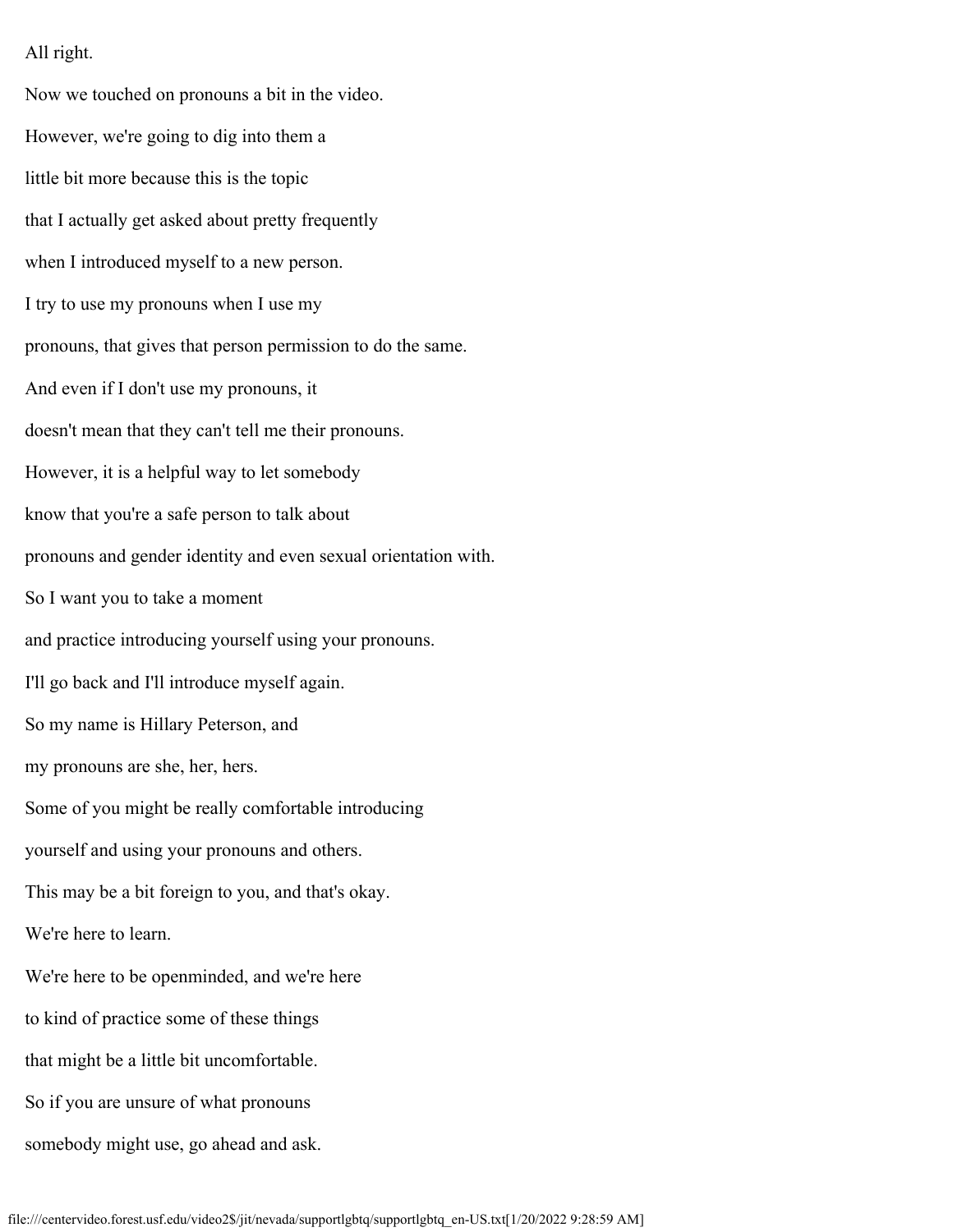We're not going to ask, like in an aggressive manner or in a way that might be considered harmful or hurtful to somebody. No. The way to ask is kind of like I said, like, my name is Hillary. My pronouns are she hers. What are your pronouns? If somebody has no idea what you're talking about, that's okay. I promise you, you ask the right person. That question could mean the world to them and again, give permission for them to be who they are authentically and to share that with you. So using a person's correct pronoun, we do not say the word preferred anymore, or we try not to. I know it's still on a lot of things. Preferred indicates that it's a choice for people, often gender. It's not a choice. That is who they are, and their pronouns should reflect that. So we want to use their correct pronouns because it shows respect and understanding, and it's all about trying our best. Mistakes happen. So if you accidentally mispronounce somebody or use a name that they're no longer using or misgender somebody, move forward. Right?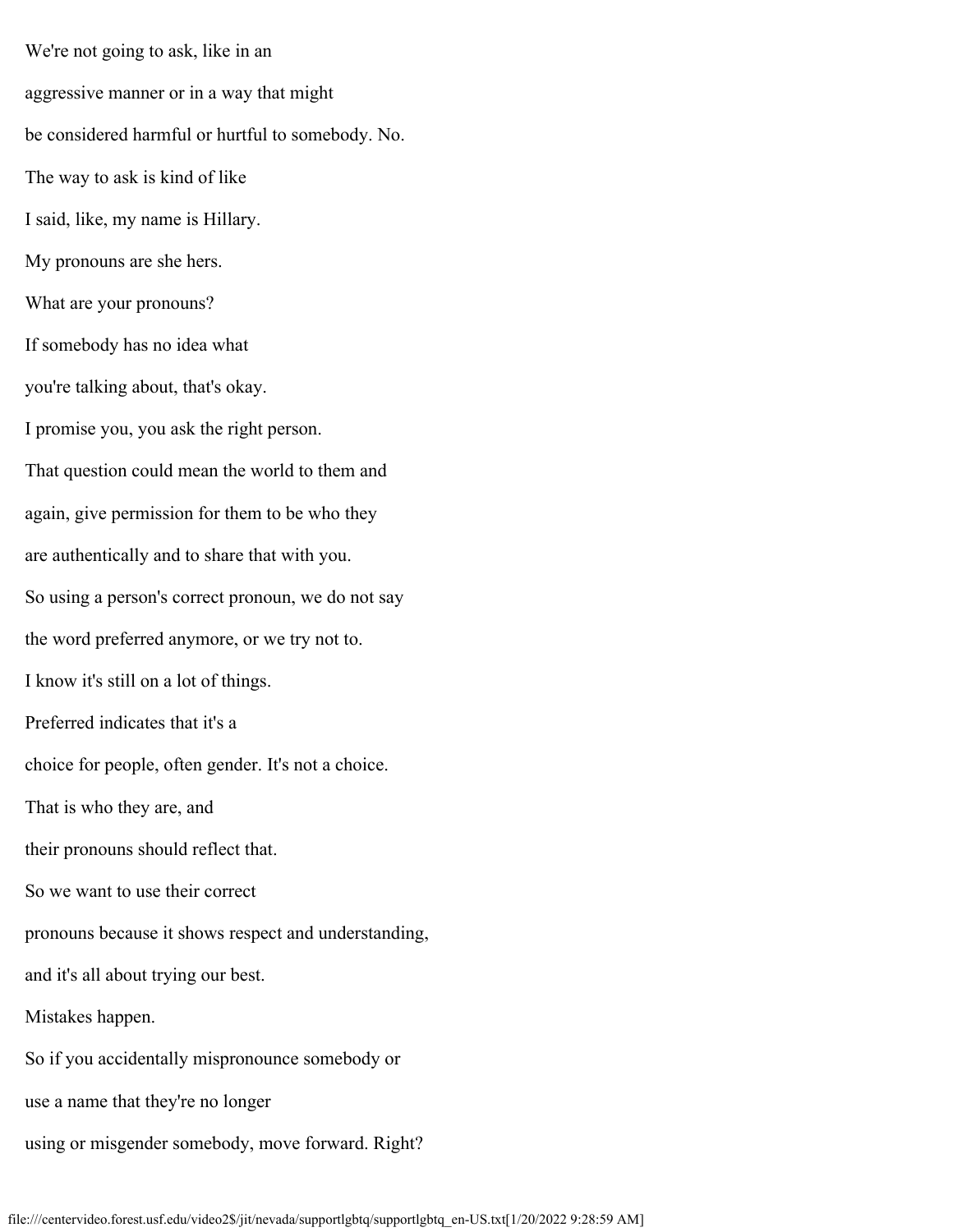Learn from it and move forward. Don't have to make a big deal about it. Again, it's all about trying our best. And if somebody sees that you're trying your best, they tend to be pretty happy with that. Now, I'm not leaving you to say, like, well, I tried my best, and then to give up, I mean, truly try your best. Again, we're going back to pronouns, and using correct pronouns really shows respect and understanding towards the other person, especially with these youth. Right. They don't have a lot of control in their lives. They don't have a lot of access to maybe supportive people in their lives. And so by doing this, it's not going to just show them respect and understanding, but it's going to show them that you support them and that you're working really hard to be there for them and have a better understanding of who they are and how they identify. All right, here's another video on gender identity and pronouns. And it digs in a bit deeper than the last video. Okay, now that we've covered some of the basics, let's jump into the why. Why are you here? Why are we talking about this topic today? So I love this quote by Nelson Mandela.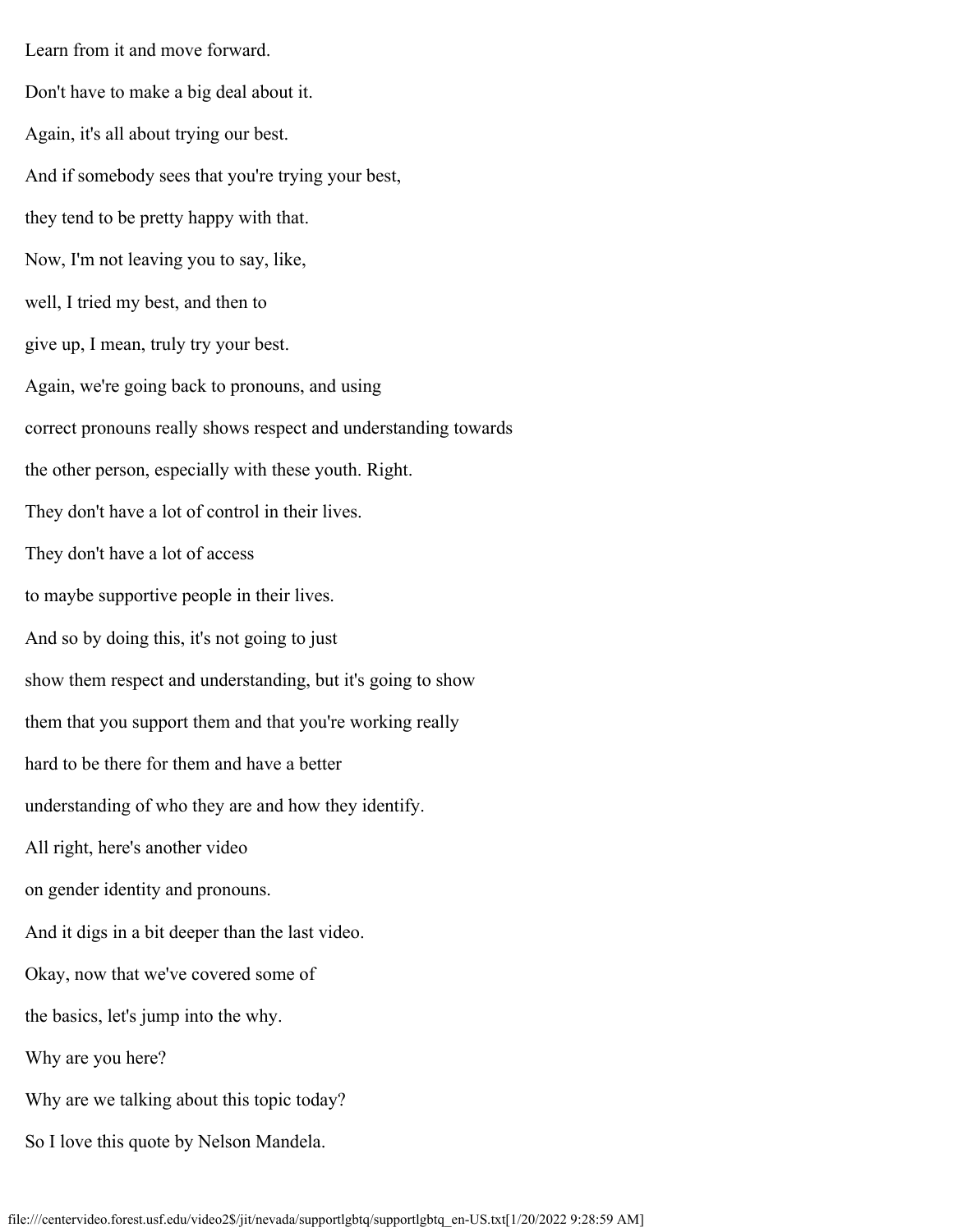So we owe our children the most vulnerable citizens in any society alive, free from violence and fear. That's the why, right? That is why you're here. That is why so many of you open up your home to kids, to youth that need a safe place to live, whether that's permanently or temporarily. Here's another why. So the LGBTQ plus youth and homelessness have some pretty staggering statistics. So over 40% of homeless youth are LGBTQ plus. So their primary reason for homelessness is family rejection around their sexual orientation and or their gender identity and expression. 30% of LGBTQ youth reported physical violence at the hands of a family member. After coming out as LGBTQ plus. They are seven times more likely to be victims of crime and nearly twice as likely to report sexual victimization. So a little piece of information I also would like to share is that oftentimes these statistics are underrepresented because in order to truly know if somebody is in the LGBTQ plus community, they have to be willing to share that information. And so a lot of these studies that come out in these statistics are likely under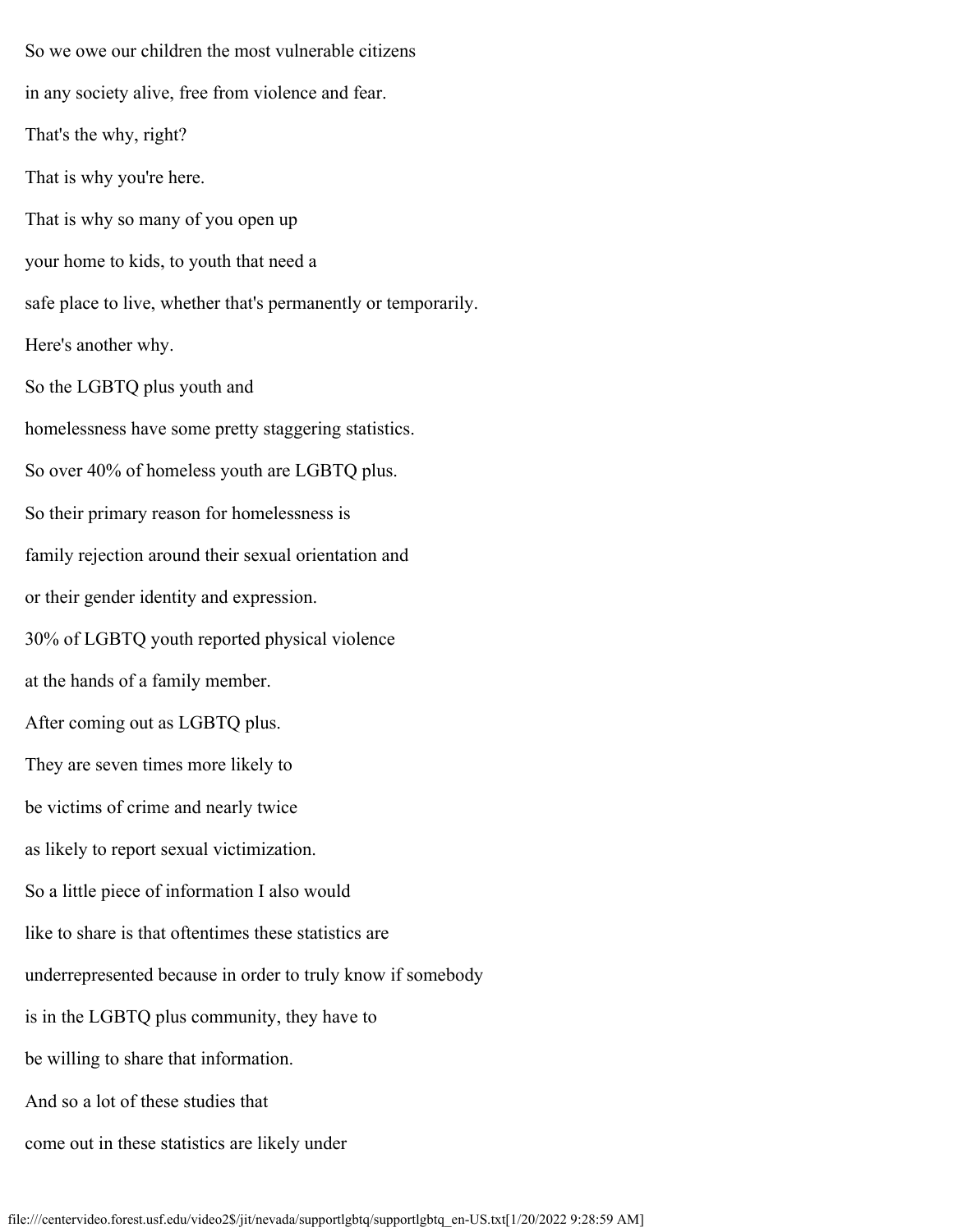reporting or underrepresenting the actual number. And so, unfortunately, that means that the percentages are probably much higher. So 26% of LGBT youth are forced from their homes to due conflict with their families over their sexual orientation or gender identity. Now, you may have noticed at this point that sometimes it fluctuates from LGBTQ plus to LGBT, and that is due to the language that was used in different studies and how they were including people in their studies. And this information is hard to take in. I mean, it's hard to see these statistics. At least it is difficult even for me to, like, kind of read it as we go through. So in 2019, 34% of the youth in foster care identified as LGBTQ and 5% identified as transgender, compared to 11.2% and 1.7% of you not in care. So this is staggering, right? This is kind of showing that LGBTQ plus youth are overrepresented in our foster care system. This is the why. This is why you're here learning about this topic. So all young people, regardless of what they look like, which religion they follow, who they love, or the gender they identify with deserves a chance to dream and grow in a loving, permanent home. President Barack Obama So LGBTQ youth are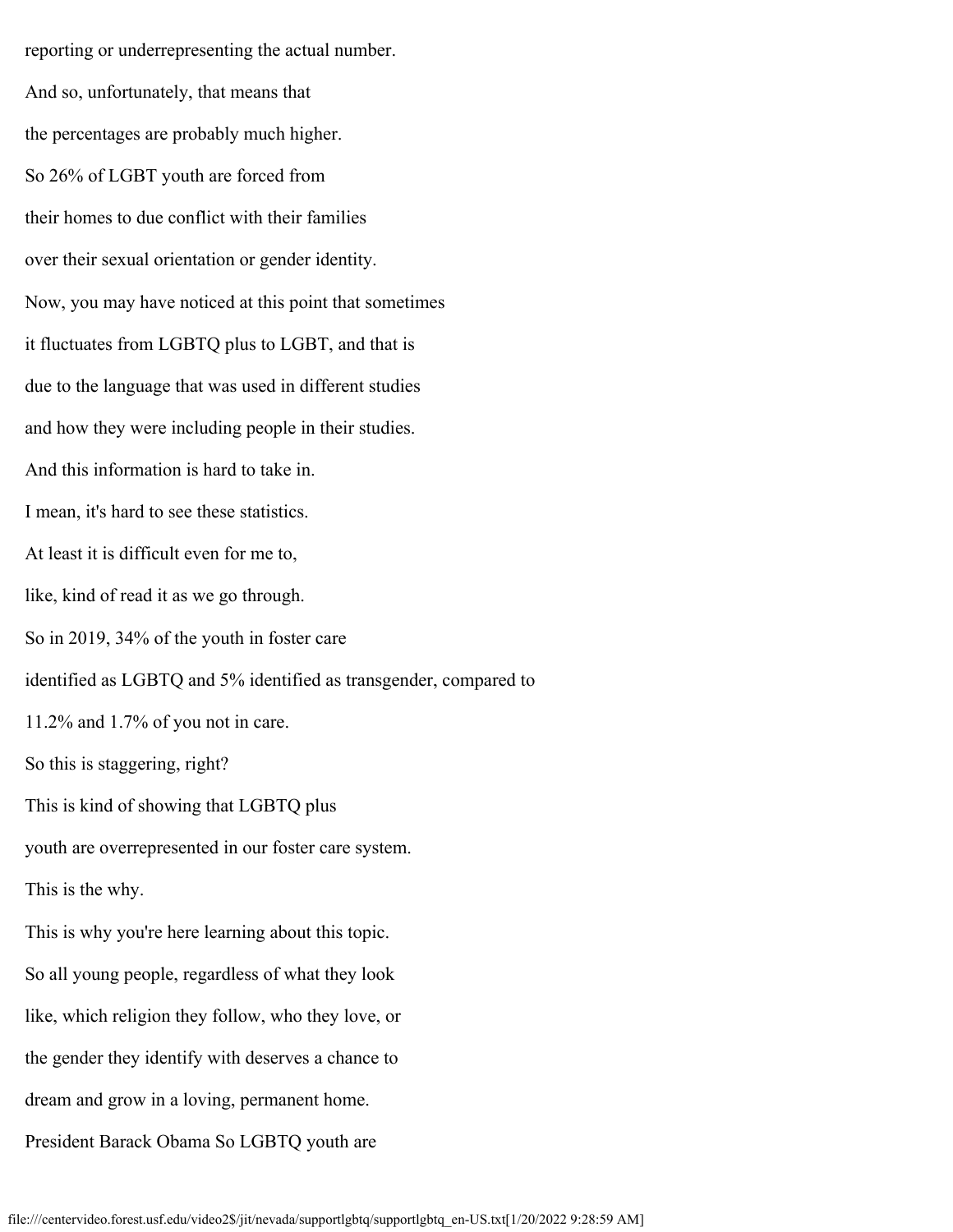more likely to suffer from consistent harassment and abuse in foster care, juvenile and juvenile justice settings, and in homeless shelters. So what happens when placements aren't affirming or supportive? A study based in New York City found that 78% of LGBTQ plus youth were removed or ran away from their cost replacement as a result of possibility towards their sexual orientation or gender identity. So 100% of LGBTQ plus youth in group homes reported verbal harassment and 70% reported physical violence in group homes. An La Bay study found that 12.9% of LGBTQ plus youth recorded being treated poorly in foster care, compared to 5.8% of non LGBTQ plus youth. Lgbtq plus youth had a greater average number of placements and likelihood to be placed in congregate care. Now that is something that's happening across the country. Without safe foster care placements and without the vital support of case workers and other child welfare professionals, LGBTQ youth often sleep in foster care only to face homelessness and sexual exploitation. Family acceptance is the biggest factor for positive LGBTQ plus youth outcomes. If youth that identifies as LGBTQ plus has just one supportive person in their life, one supportive adult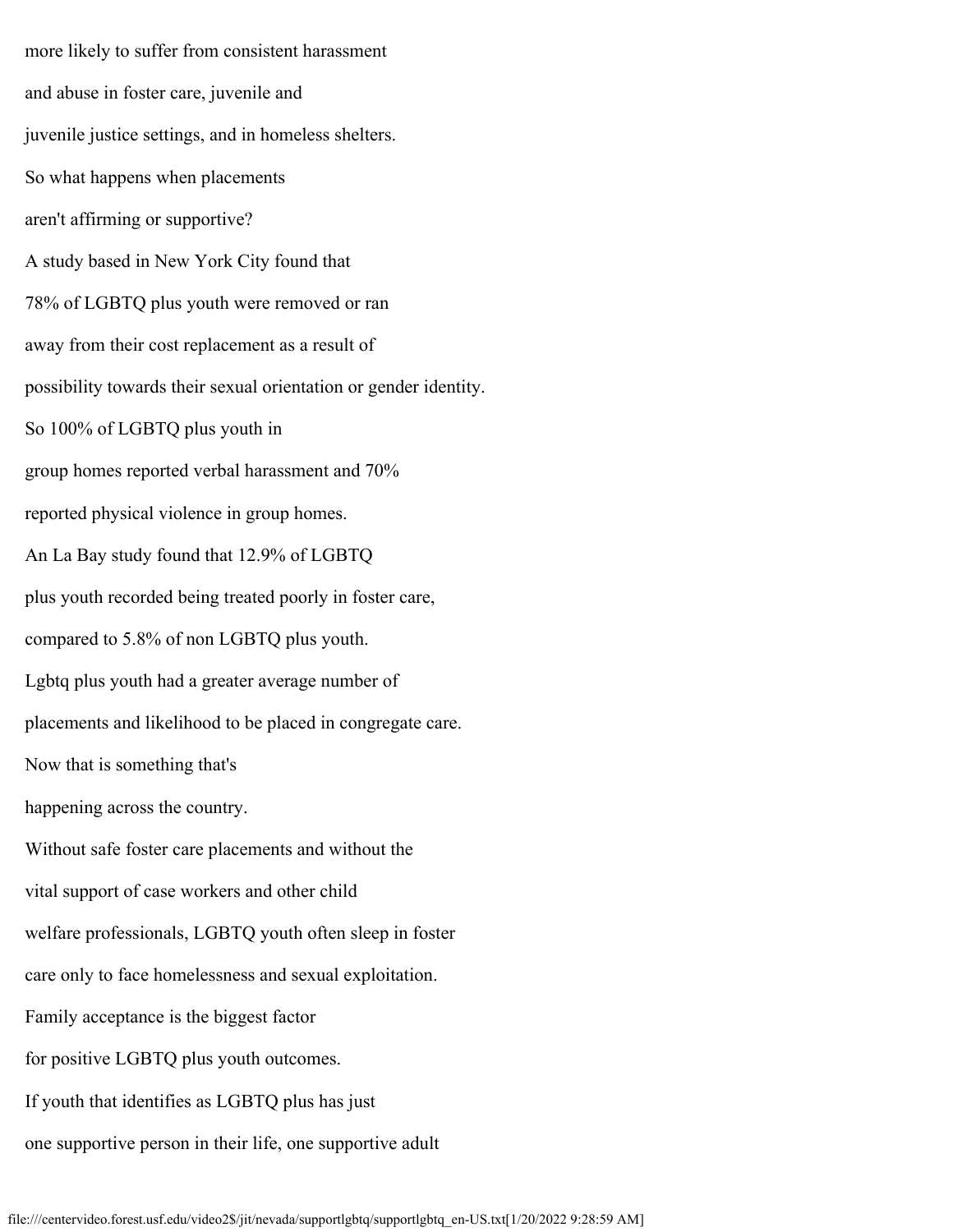in their life, that changes their outcomes and shifts it in a positive direction drastically. So now that we've gone through this information, what can you do? How can you create an inviting and inclusive home for all? You want to give me a moment. I want you to reflect on this. Think about your own home right now. What are you doing that is inviting and inclusive to all you? Are there things that you could be doing differently? Are there things that maybe you haven't thought of doing before to make a ship? Are there things that you can include in your home that might make it feel more inclusive to all you? Part of that is acceptance. Acceptance is key. So family acceptance during adolescence and perceptions of being a happy LGBT adult. So when the family is extremely accepting, it really shows that their perceptions of being a happy adult is much higher than of course we can see not accepting it all. Talk with the youth about their identity. Support the youth and their LGBTQ plus identity, even if it makes you feel uncomfortable.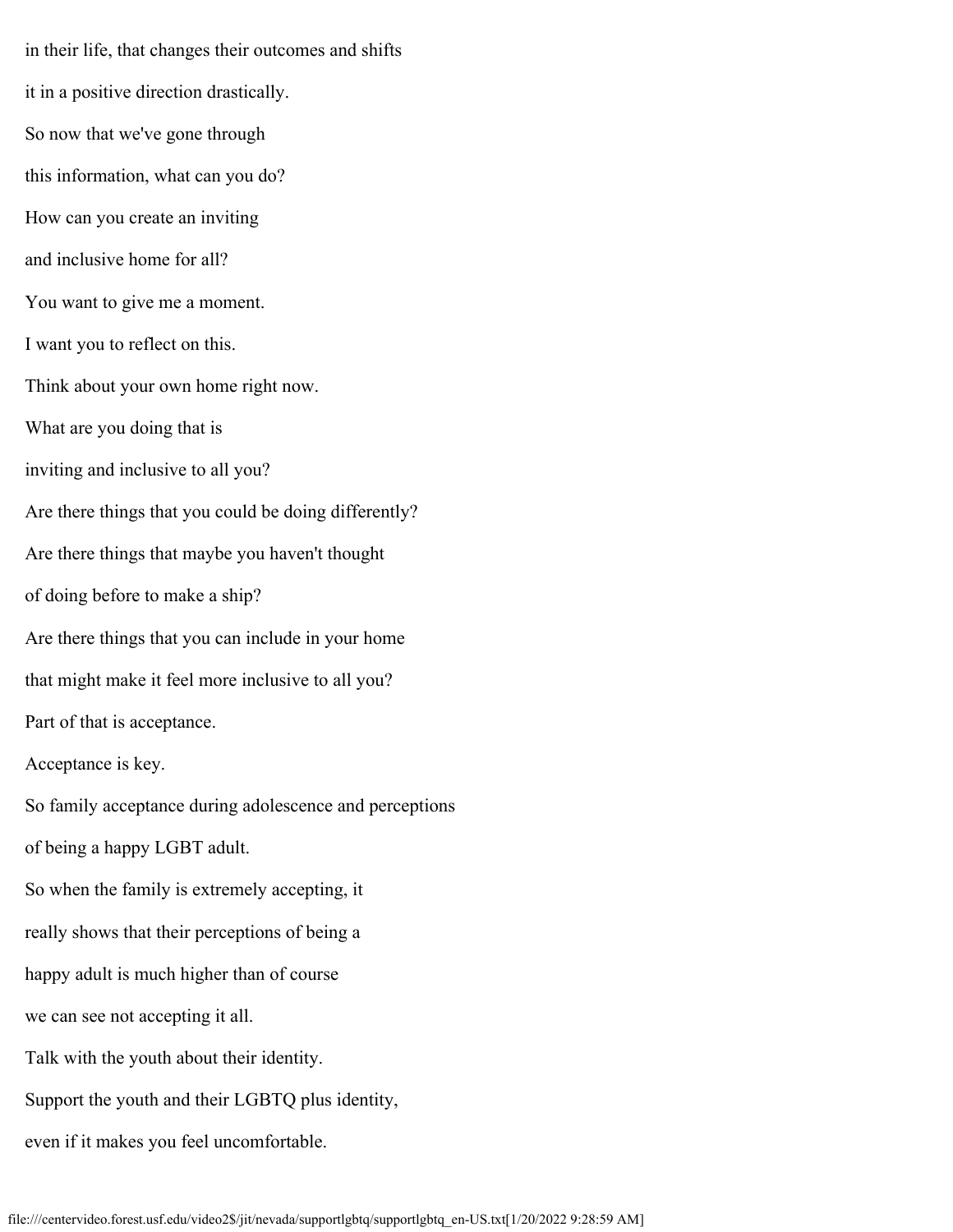Express support and affection when you learn that the youth is LGBTQ plus advocate for the youth and their needs. I think all of you are so good at that. Require that other family members respect the LGBTQ plus youth. Bring the youth to LGBTQ plus events and organizations. Do some research. See what organizations are out there in your town, in your area that you live, and what events might be happening. Most bigger cities have a Pride event every year. You can help the youth acquire an LGBTQ plus adult role model or mentor. You can work to make Church or congregation LGBTQ plus supportive, or you can find a supportive space community. If this is something that is important in your family, you can also welcome the youth LGBTQ plus friends and partner to your home, to family events and activities to support the youth gender expression and identity and believe that the youth can have a happy future as an LGBTQ plus adult. And of course, there are many other things we can do beyond this and even being able to advocate for the youth. Maybe they are interested in legally changing their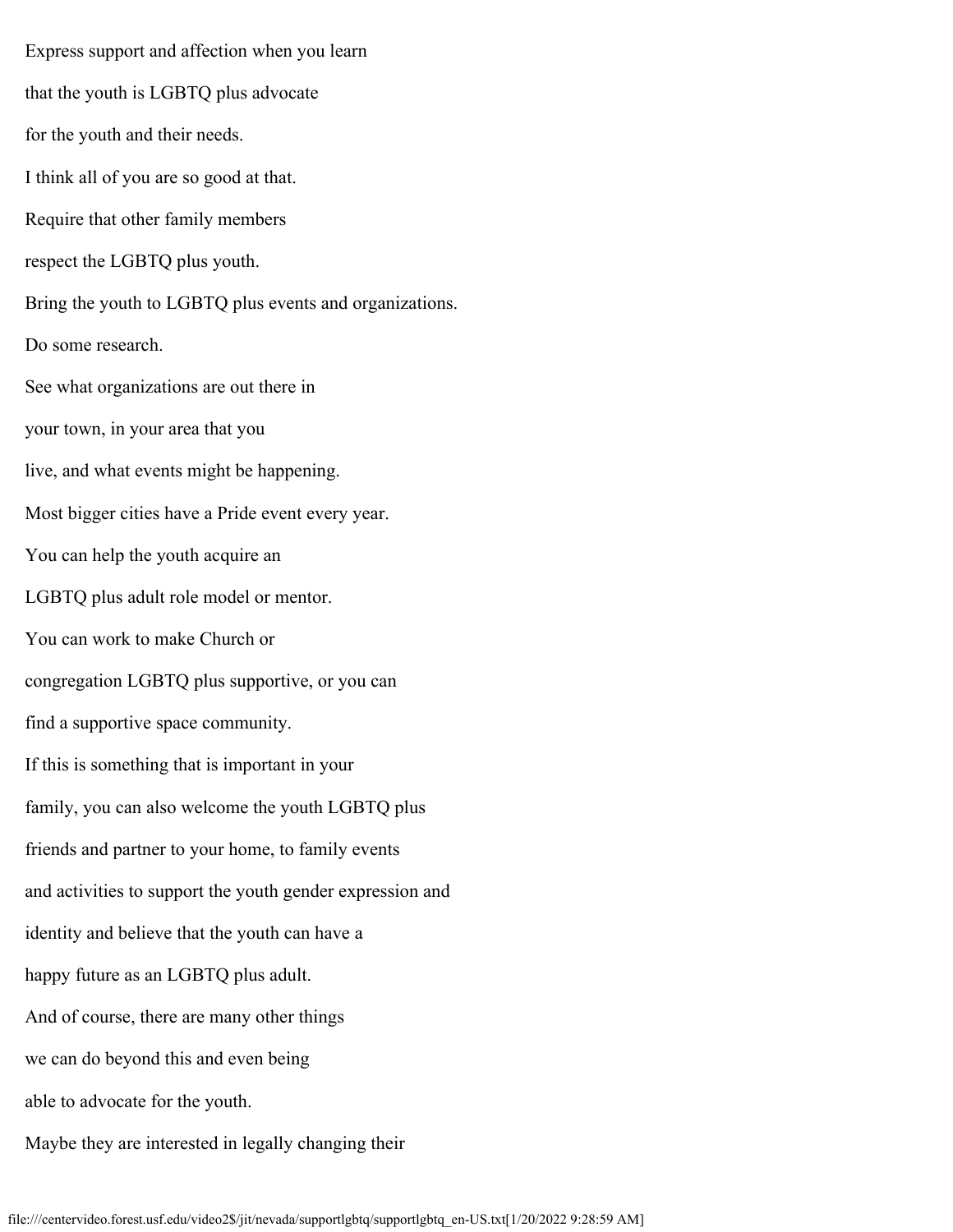name or legally changing their gender, or they're interested in talking with a doctor or therapist about what options there are regarding gender identity and transitioning and what medical interventions might be available to them. Even as we use these are some things that you can do to help support them. Even if you are not totally comfortable with all of this yourself, you can seek out resources and help from people who have a greater understanding of this community and kind of know the directions to move in with youth. Now we jump into how can I support a youth who is coming out? This is another topic that I hear frequently, right? This is I have parents that will come in and say, oh my gosh, my kid just came out to me and I said this, did I do something wrong? Or my kid came up to me and I don't understand this, or I think my kid is gay, or I think my kid might identify with a different gender other than the sex assigned at birth, how can I best support them when they do come out to me? I found this incredible video called Life Boats and this may really resonate with people who have a Christian background, but I think that it's helpful for everybody in terms of supporting somebody who is coming out. Video is powerful, has a lot of helpful and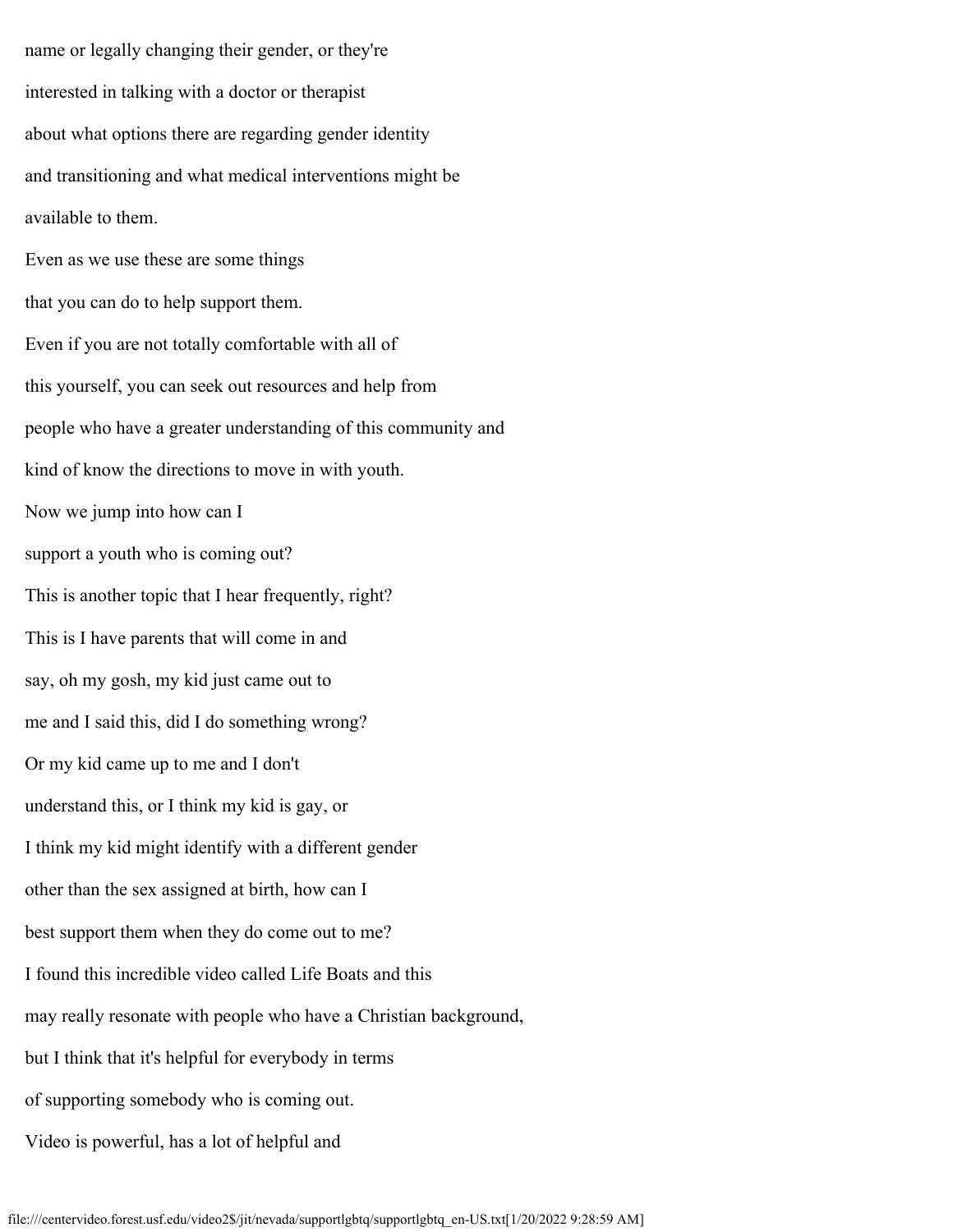supportive ideas and language that can be used. If you do have a youth that comes to you, that comes out to you. The bottom line and the biggest takeaway from that video is support. Love, listening and being there. That's what that kid needs, right? I promise you, they have thought long and hard about what they're telling you, and they have thought long and hard and they weighed the pros and cons before they've decided to come out at all. So things to say, give a use that comes out to you. Thank you for sharing with me. I will always love and care about you. I support you. What else have you told? Do you plan on telling other people? It's important to ask who is the use of shared or opened up to other people and how I guess we would say out they are. We never want to out somebody, right? We don't want to take that information and share it. It's not ours to share. So by asking who are you out to? Who knows, right. That's going to give us information on who else you can talk to.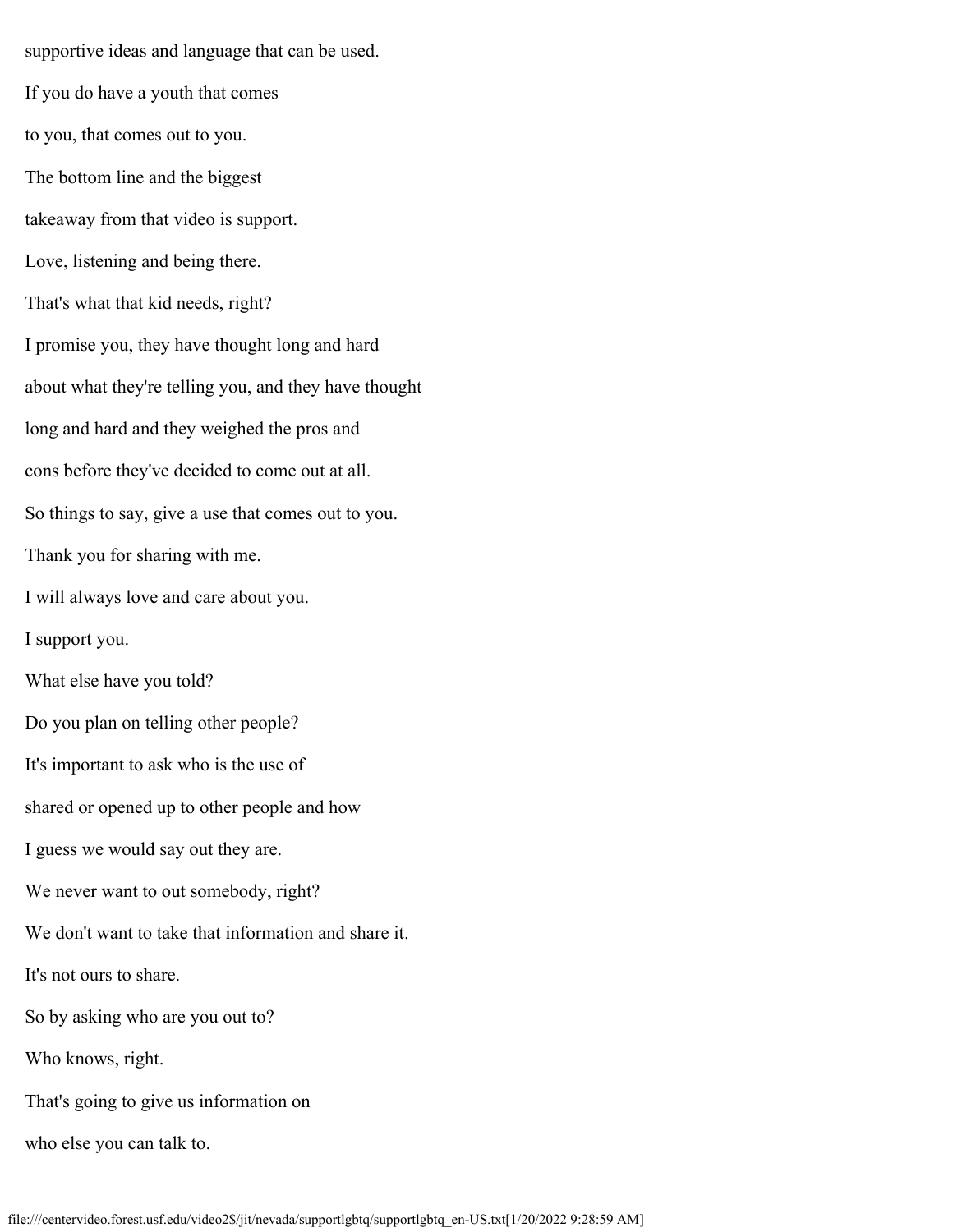If you have a youth in your home and you're the first person that they've told, maybe. Right. You can say again, thank you for sharing with me. Have you told anyone else? Would you like help telling anyone else? What are your next steps with this information? Some youth might be out to you and they're out to their social worker, or maybe they're out to you and a teacher at school, to you and their friends. Again, it's helpful to know because you want to make sure that you're not out in them. Definitely not on purpose, but an accident as well. It's not safe for all youth to be out in certain settings, right. Some people might say, okay, you're out. We're going to tell everybody, I could put a kid in a really scary situation. Maybe there are some notsosafe people in other parts of that kid's life, or maybe at school, they're getting bullied, and that could really kind of make things worse for them. So again, asking, how can I support you? What do you need from me? So what not to say? This is only a phase. You're just confused. I love you.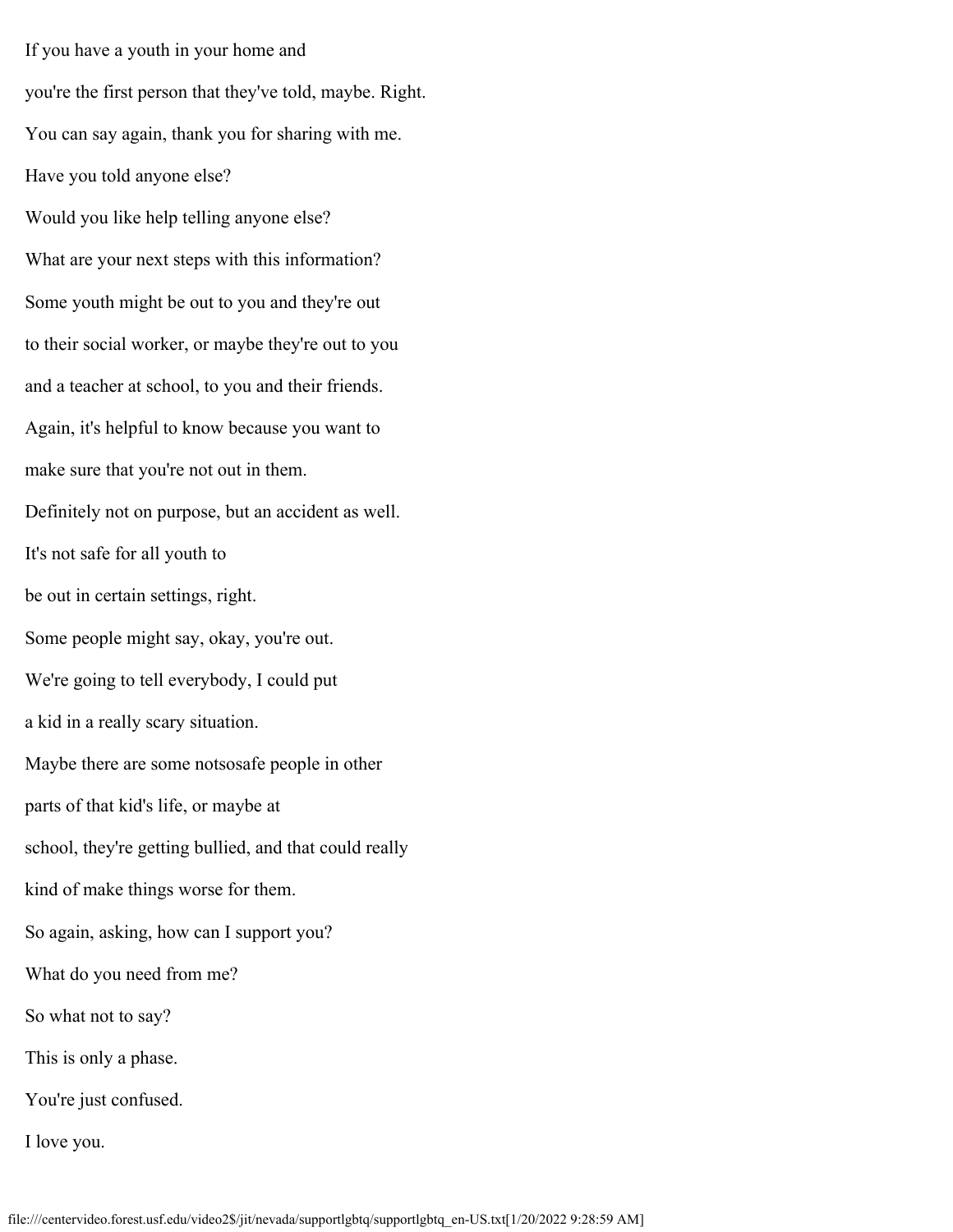But no but whenever we throw a butt in anything good, it never ends good. And then we're going to have to adjust. And on paper, these things may seem benign. These are not benign statements. Right. And if these are things that you've said in the past, that's okay, right? We're here to learn. We're not going to pick ourselves apart from things that we have or haven't said. We're just going to learn and we're going to move forward reasons why these things might be hurtful. Again, this person has thought about this long and hard. They thought about gosh, their gender identity, their sexual orientation. Right. It often isn't a phase. That person likely is not confused. Right. And if they're coming to you and you're the first person that they've told, they're testing the water. Is this safe? Am I safe to share this with other people? I trust this person, so I'm going to share this information with them. We're going to have to adjust. Unless you have something really positive to say after that, maybe don't say that. Right.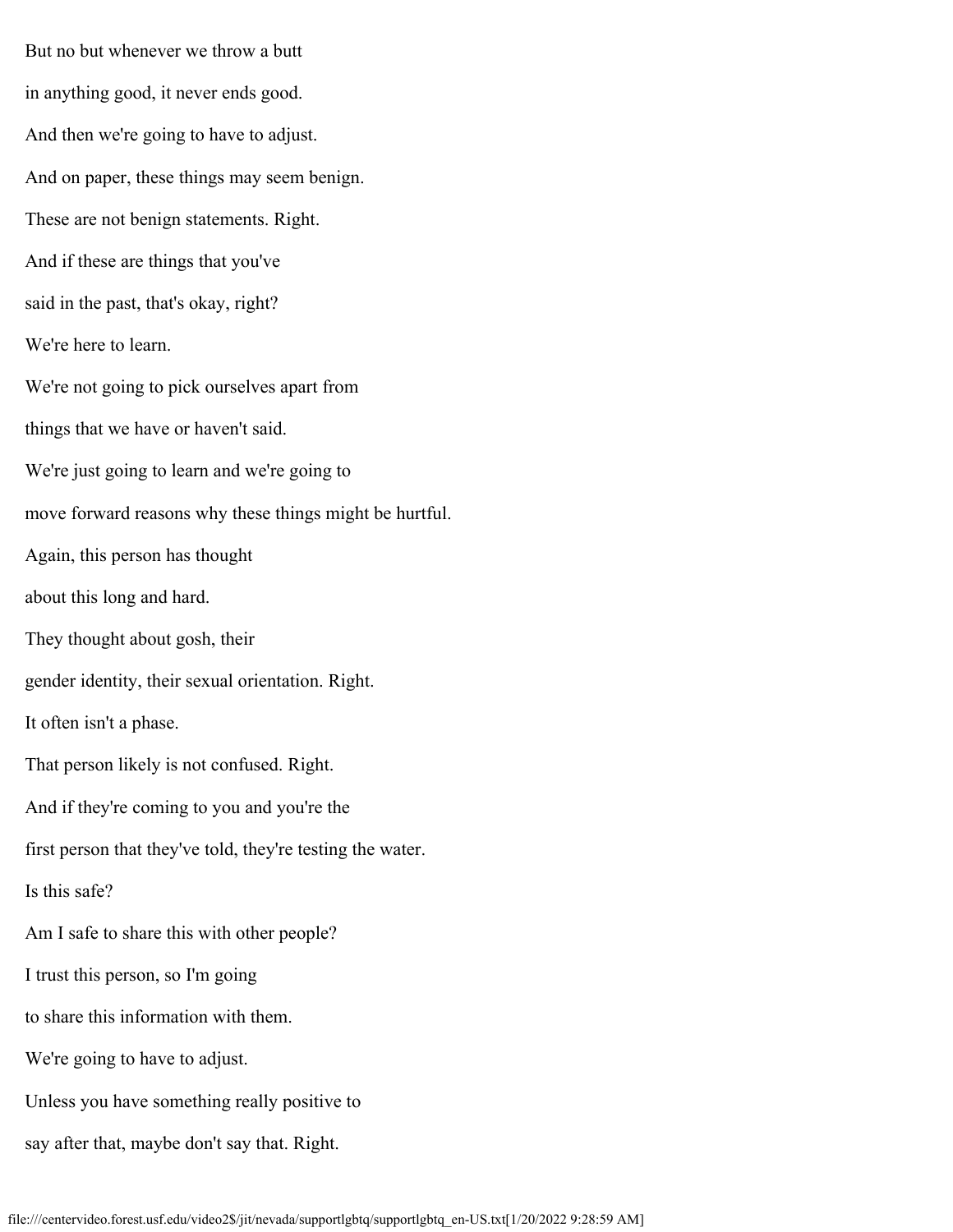We're going to have to adjust because we're going to have to hang a price, like in your room. That's okay.

But we're going to have to adjust because we're not sure how gay people fit into our family. That's probably a pretty hurtful thing to hear as a kid, as an adult, too, but definitely as a kid. So before we wrap up with this training, it's really important that we talk about how we can best support these youth in our home. Now that they're out to you, how can I make sure that we are not just affirming in our home, but taking the next steps, right. If you have a youth in your home and they're using, say, their name, their chosen name is Michael and they're using he him pronoun. But legally, their name is Michelle and their gender is female, that's going to be really tricky, especially it's tricky anyway, in terms of paperwork and legal paperwork. But I think especially with our kids in the foster care system because there is a lot more legal paperwork that goes into things. And so it's important to have a conversation at some point with that kids prior to going to a court date or prior to having them sign a legal document where being able to say, gosh, this paperwork is going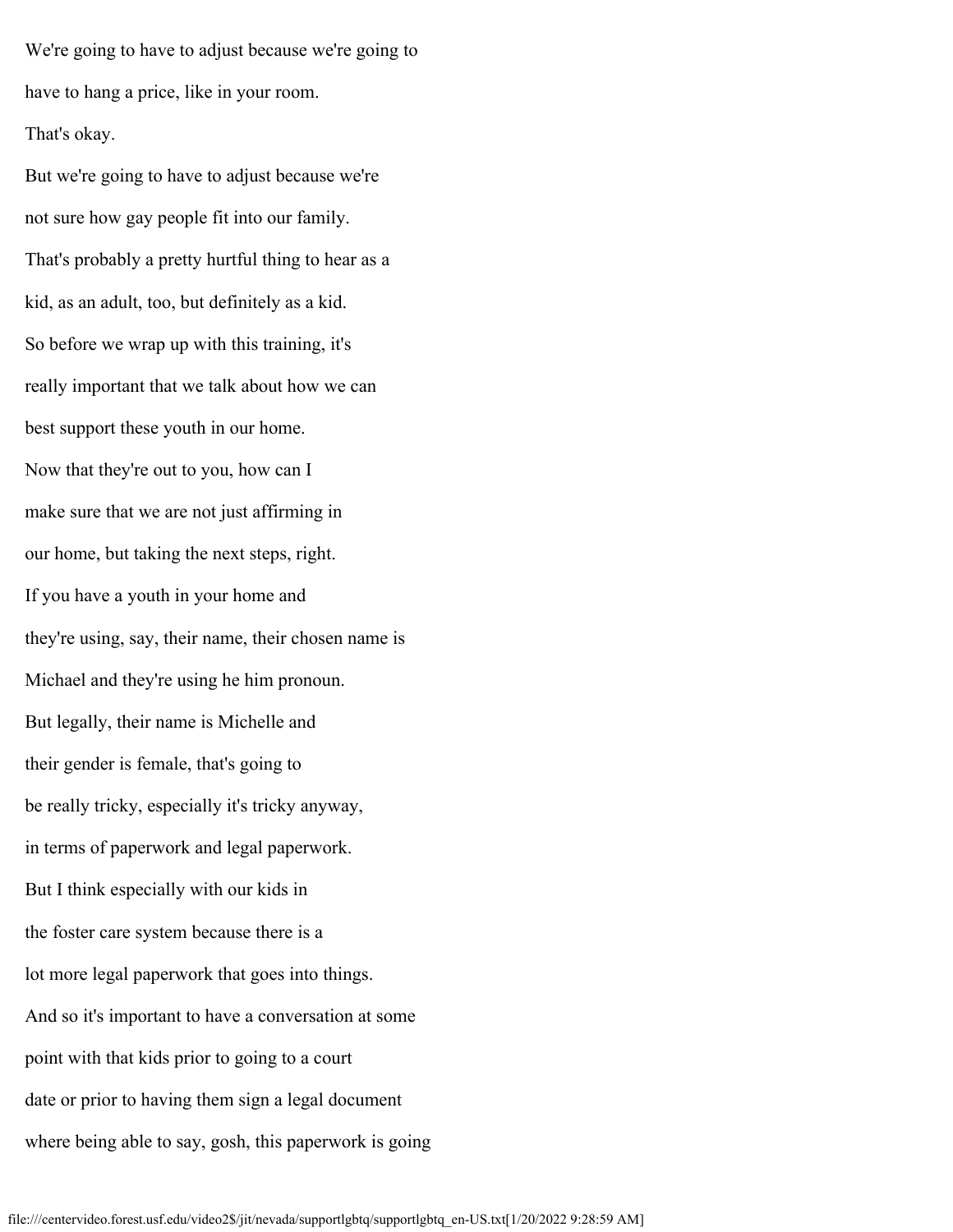to have your legal name on it, your birth name on it, or your dead name on it, right. However, I know your name is Michael, and I know that you see him pronouns and so just kind of like doing a little pre teaching moment before that happens. And then if you are the one that is actually writing on the paperwork, it's okay to have the legal name and then put in quotations or parentheses their chosen name and the same thing with gender as well. And I know it's tricky, and I know not all paperwork is as flexible and sometimes you're just clicking a box and that's really tricky. So again, it's being able to have those preteaching moments so that it doesn't become like a trigger for the youth in your home. The other thing, too, is like being able to advocate on paperwork, right? Or if you go to a doctor's office and if there aren't options for sex or gender outside of male and female, being able to say, hey, this doesn't fit every kid or this doesn't fit my kid and really kind of stepping out of your comfort zone, potentially to help kind of take the burden off of that youth can make a huge difference. That is the definition of being an ally, right? Or an advocate is like going above and beyond and helping support that person. Of course, there's more nuances to it, and there's